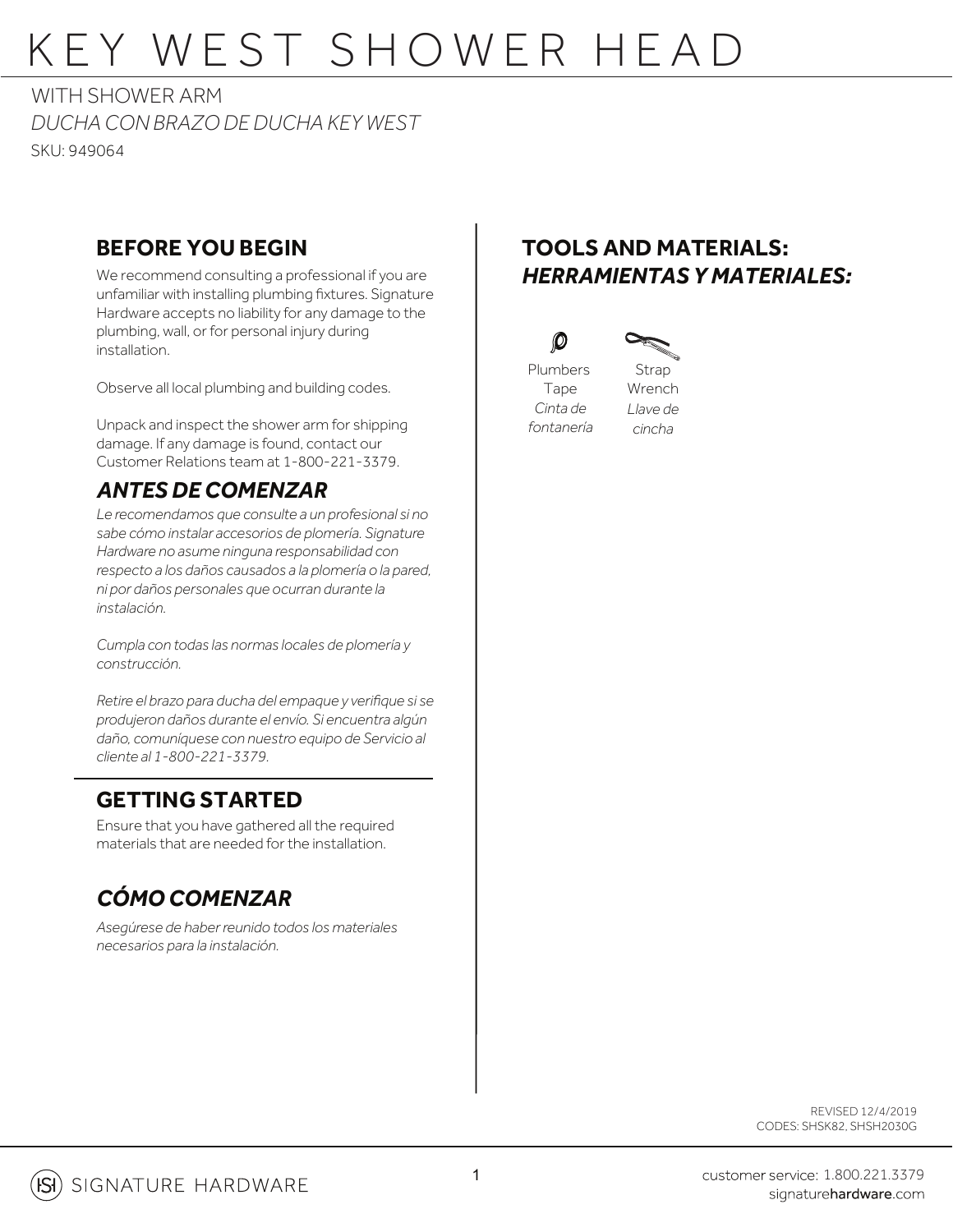# KEY WEST SHOWER HEAD

*DUCHA CON BRAZO DE DUCHA KEY WEST* SKU: 949064 WITH SHOWER ARM



1. Apply plumbers tape to the threads of the shower arm.

*1. Aplique cinta para plomero en las roscas del brazo para ducha.*



- 3. Install the escutcheon.
- *3. Installer l'applique.*



- 2. Install the shower arm using a strap wrench.
- *2. Instale el brazo para ducha usando una llave de cincha.*
- 4. Run water to flush out any debris.
- *4. Faire couler l'eau pouréliminertous les débris.*